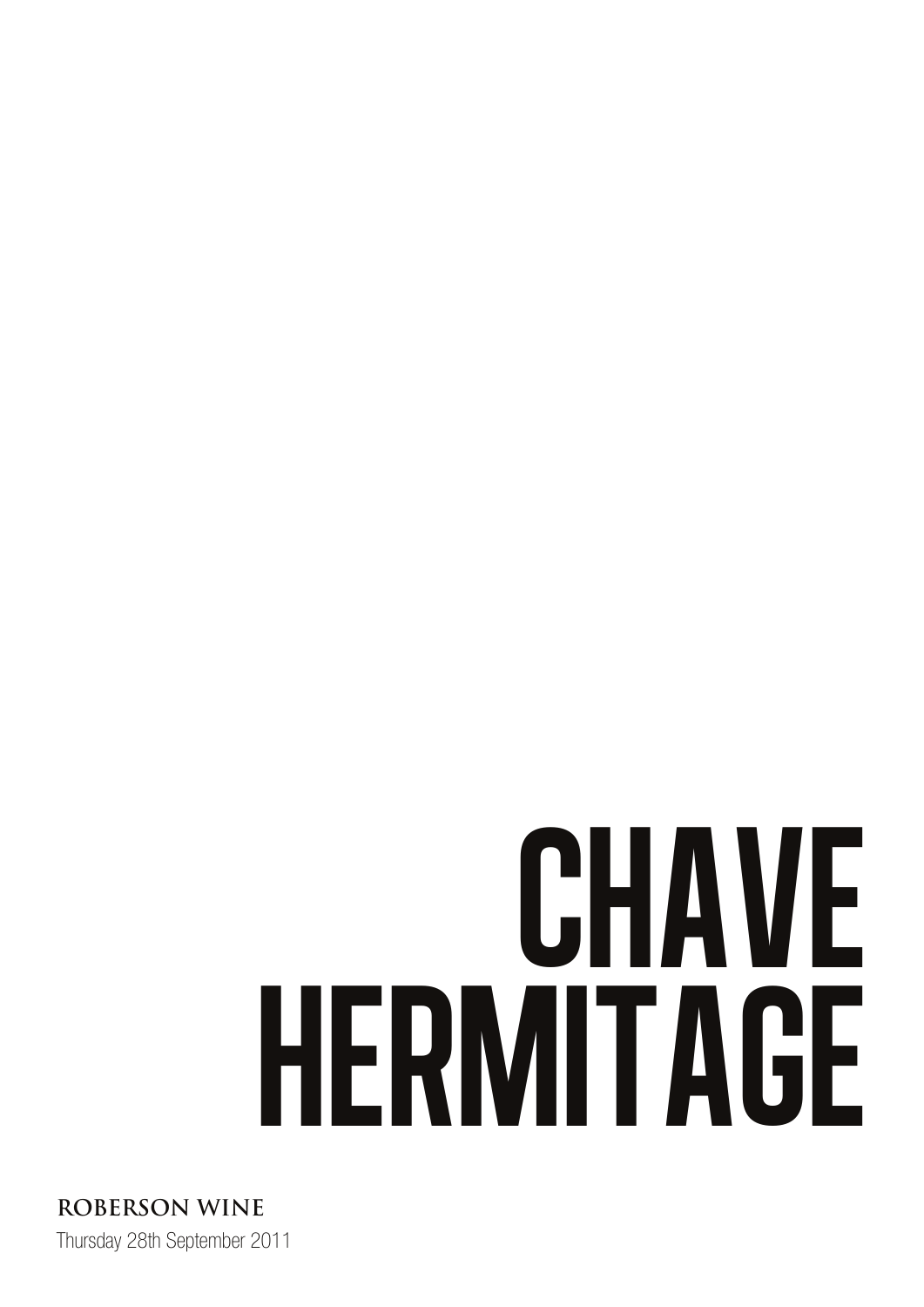### chave **HERMITAGE**

## the domaine

Tucked away in the tiny village of Mauves is one of the world's finest producers, with a history of vinifying Rhône wines that stretches back to 1481 and a track record for quality that is second to none. In a Decanter magazine article a few years ago, James Lawther MW describes JL Chave as "arguably one of France's finest estates" - as far as im concerned this is wrong. How could there possibly be an argument?

Originally, the Chave family were residents and vignerons in the appellation of St Joseph (where they have recently expanded their landholdings), but after a few hundred years the onset of phylloxera forced the family to supplement their earnings by trading fruit. In the process of doing this, the Chaves moved down to the village of Mauves where they established the cellars that are still used to this day. It was not long after relocating to Mauves that they bought their first plot of vines on the hill of Hermitage (just over the river), something that has been added to over the years and now stands at 15 hectares spread across 9 lieux-dits.

Today the domaine is run by Jean-Louis (a family tradition means that every second generation of Chaves name their first son Jean-Louis), although his recently retired father Gérard is still a presence at the winery. Although their respect for traditional methods is absolute, this is not a domaine that is trapped in a time warp. Jean-Louis studied business (he has an MBA) and winemaking (at UC Davis) in California and has a very global outlook - its just that he agrees with his father that, for the most part, the traditional way of working is best although there have been developments in the way they work since JL joined his father in the winery.

While the viticulture is not certified as organic, the Chaves follow organic principles and in recent years this has become increasingly important at the domaine. During the 1980s the family were one of many that clubbed together to hire a helicopter for the purposes of spraying treatments on Hermitage, but this was stopped years ago. Jean-Louis Chave says "The helicopter was great in the 1980s when there was a dirth of labour and economies of scale had to be strictly imposed but we now have the ability to treat independently which I consider more efficient and closer to our organic convictions", so the domaine is now largely worked by hand in a traditional manner. Harvest is usually among the latest in the appellation ("only after the chestnuts start to fall") and all of their plots are vinified separately following fermentation in a combination of wooden and stainless steel tanks. After about a year, Gerard and JL set about the task of perfecting their blend, a painstaking process that will render some of what they produce superfluous to their requirements for the estate Hermitage. The final assemblage is then moved into barrel for anywhere from 14-24 months depending on the vintage, with a vast majority of old wood used (no more than 10% will be new). Throughout the elevage the application of sulphur is judicious and there is only ever limited fining done (if at all) as the Chaves are very conscious of minimising their interventions. Filtration is a big no-no and once the wine goes into bottle, both the red and the white will be fit to age and improve for decades. The Hermitage Rouge is always 100% Syrah, while the final blend of the white can vary but it is usually around 80% Marsanne and 20% Rousanne. The only difference with the vinification of the Hermitage Blanc is that fermentation takes place in (old) barrels.

Although we are not tasting either of them tonight, there are two other Hermitages in the Chave portfolio. Cuvée Cathelin is only made in the very best vintages and is usually taken from a specific parcel in Les Bressards. The other difference between Cathelin and the regular bottling is that it is aged in 100% new oak and it is so rare that it has become incredibly expensive, despite the Chaves insistence that it is intrinsically no better than the regular bottling. It started as an experiment introduced by JL in 1990 and the reason it is only made in top vintages is that only then do the Chaves feel the wine can handle all of that new wood. The other micro-cuvée is a sweet white 'Vin de Paille' that is made by leaving Marsanne and Roussanne to raisen on straw mats for 60 days after the harvest. The resulting wine is unctuous and incredibly complex.

While the Hermitages of Jaboulet and Chapoutier (not to mention other respected names like Marc Sorrel or Bernard Faurie) are highly sought after, it is the wines of Domaine Jean-Louis Chave that are often the most exciting to Rhône enthusiasts. Superb in both colours, these are truly artisanal wines of the very highest order.